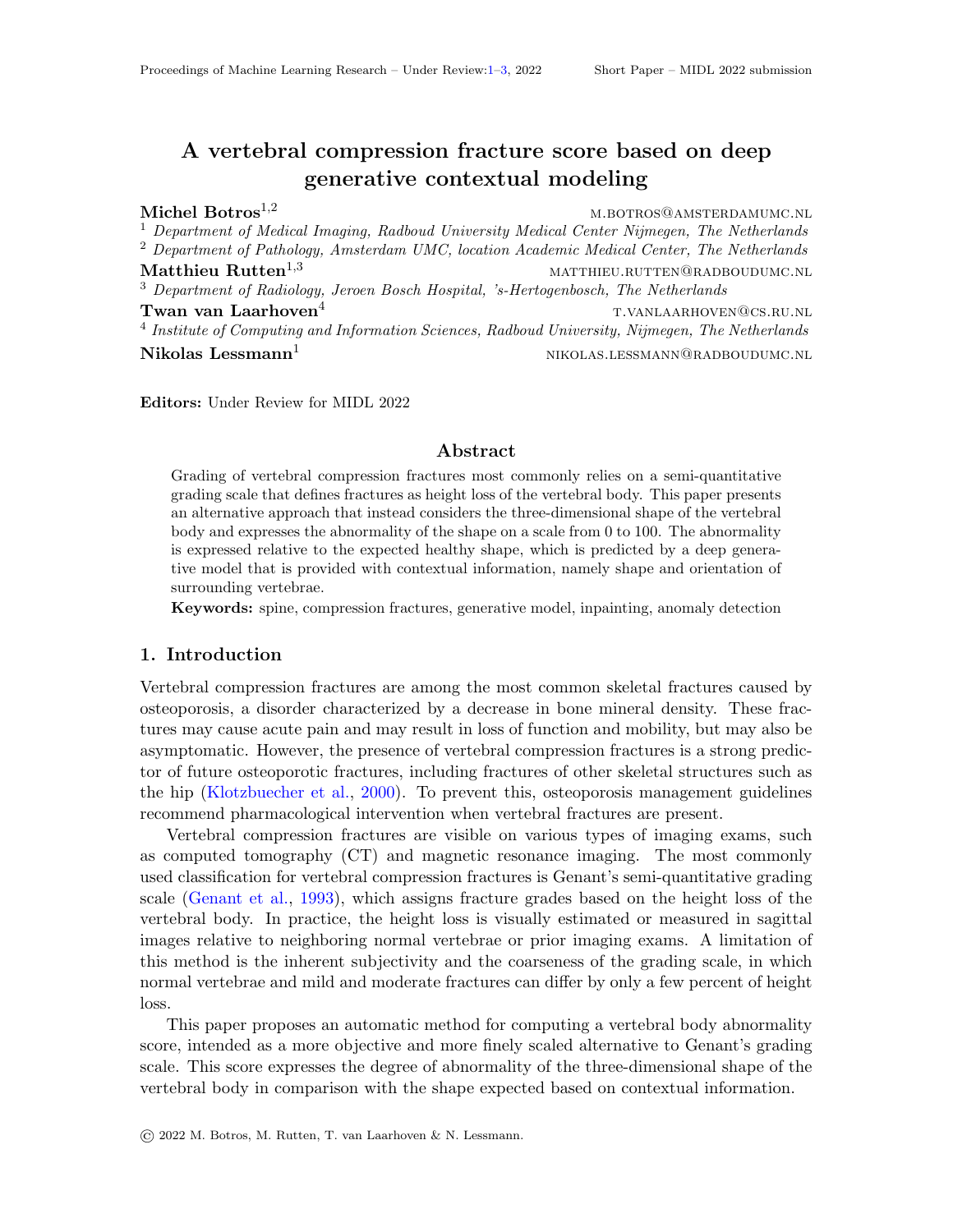

<span id="page-1-0"></span>Figure 1: Overview of the proposed method for computing a vertebral abnormality score.

### 2. Methods

We use iterative instance segmentation [\(Lessmann et al.,](#page-2-3) [2019\)](#page-2-3) to segment and anatomically label the vertebral bodies in the image. Since the aim is to measure abnormality of the vertebral shape, subsequent steps operate on the segmentation masks instead of the images. Inspired by generative image inpainting [\(Yu et al.,](#page-2-4) [2018\)](#page-2-4), two generative models predict the shape and orientation of a vertebral body given shape and orientation of its neighbors. The first model is trained with a binary cross entropy loss to produce a coarse mask with approximately the expected position and orientation. The second model refines the coarse mask and is additionally trained with a Wasserstein GAN loss to enforce realistic shapes. Both models are constructed as encoder-decoder networks and are trained exclusively with unfractured vertebrae to introduce a bias toward generating only unfractured vertebrae. The segmentation masks of two neighboring vertebrae on either side of these normal vertebrae (or zeros) are stacked into a four-channel three-dimensional input for the coarse network. The same context plus the coarse prediction are provided as input to the refinement network.

The proposed abnormality score corresponds to the surplus volume of the predicted normal shape compared with the actual (potentially compressed) vertebral body. We suppress anteroposterior differences with a three-dimensional Gaussian weight mask rotated to the orientation of the vertebra. The final score is normalized with respect to the size of the vertebra and scaled to [0, 100]. The method is illustrated in Figure [1.](#page-1-0)

## 3. Results

We experimented with 115 CT images from the VerSe19 (Löffler et al., [2020\)](#page-2-5) and xVert-Seg [\(Ibragimov et al.,](#page-2-6) [2017\)](#page-2-6) datasets, excluding cervical scans. Ten percent of this data was used as internal test set, where we compared the abnormality score with Genant's grading scale (Figure [2\)](#page-2-7). Additionally, 20 CT images from Radboudumc were used as external test set, where we compared the abnormality scores of fractured vertebrae (according to the radiology report) with those of neighboring normal vertebrae. For both test sets, average abnormality scores were significantly larger for fractured vertebrae (internal:  $59.9 \pm 24.8$ ) vs.  $10.1\pm6.9$ ; external:  $75.1\pm32.6$  vs.  $5.6\pm7.9$ ; both p $< 0.001$ ). These initial results correspond well with the assessment by radiologists and underline the potential of quantitatively expressing abnormality of the vertebral body shape based on generative modeling.